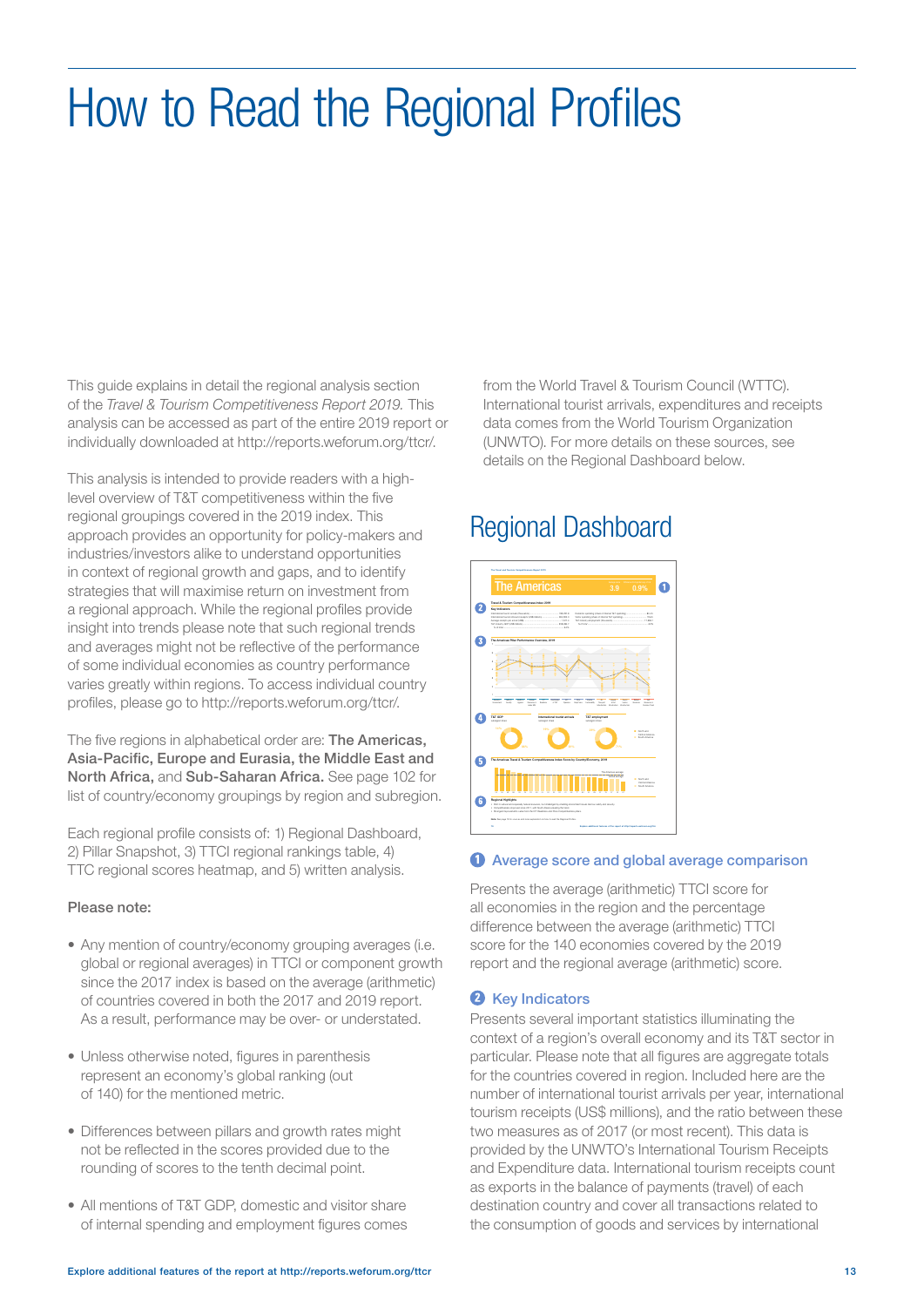#### The Travel and Tourism Competitiveness Report 2019

visitors, such as accommodation, food and drink, fuel, domestic transport, entertainment, shopping, etc. They include transactions generated by same-day as well as overnight visitors. Not included are receipts from international passenger transport contracted from companies outside the travellers' countries of residence, which are reported in a separate category (passenger transport). For more information, please see the International Recommendations for Tourism Statistics 2008 (IRTS 2008) at: http://statistics. unwto.org/content/methodology-0. This section also includes 2018 direct T&T industry GDP, T&T industry GDP as a share of the total economy, domestic and visitor (export) spending as a share of internal T&T spending, and total T&T industry employment as well as its share of total economy. This data is estimated by the World Travel & Tourism Council (WTTC), using the TSA approach. WTTC estimates that current and projected future several trips to a given country during a given period will be counted as a new arrival each time. More information regarding WTTC's TSA Research, along with details on the methodology and data, are available at https://www.wttc.org/publications/.

#### **8** Regional pillar performance overview

Presents country/economy distribution of global TTCI scores for each of the 14 pillars of the index, colour-coded by subregion (colour key is adjacent to subregion share pie charts). The dotted horizontal line represents the average (arithmetic) pillar score for the 140 economies covered by the 2019 report, while the solid horizontal line represents the average (arithmetic) pillar score for the region. The shaded area presents the outer boundaries of each pillar and are generated by the lowest and highest scoring economy for each pillar. Pillar titles are colour-coded by subindex (colours correspond to the colours in the Pillar Snapshot) .

#### **O** Subregion share pie charts

Shows the aggregate T&T GDP, international tourist arrivals and T&T employment by subregion share. Charts are sourced from the key indicators section. Note that data is rounded to the nearest whole number.

#### **B** Regional TTCI score by country

Presents TTCI scores for each economy in the region, from highest (left) to lowest (right). The dotted horizontal line represents the average (arithmetic) TTCI score for the 140 economies covered by the 2019 report and the solid horizontal line represents the average (arithmetic) TTCI score for the region. Vertical bars are colour-coded by subregion. Economy names are presented as twoletter codes based on ISO classification. Please see pages 16–17 for a full list of country/economy names and their corresponding ISO-2 codes.

#### **6** Regional highlights

Provides brief high-level takeaways about the region.

### Pillar Snapshot



Presents regional performance for each TTCI pillar, including:

- Regional average (arithmetic) score, with arrow representing direction of change since the 2017 TTCI. Please note that performance since 2017 is always based on economies covered in both the 2017 and 2019 editions of the TTCI. As a result, performance may be over- or understated.
- Difference from global avg. (%)—the percentage difference between the average (arithmetic) pillar score for the 140 economies covered by the 2019 report and the regional average (arithmetic) score.
- Names of the region's highest-scoring economy on the pillar and the economy that had the highest score increase (by percentage) since the 2017 report.
- Short overview of the highest-scoring economy in the region for the pillar, including its global pillar ranking and key metrics that explain its position.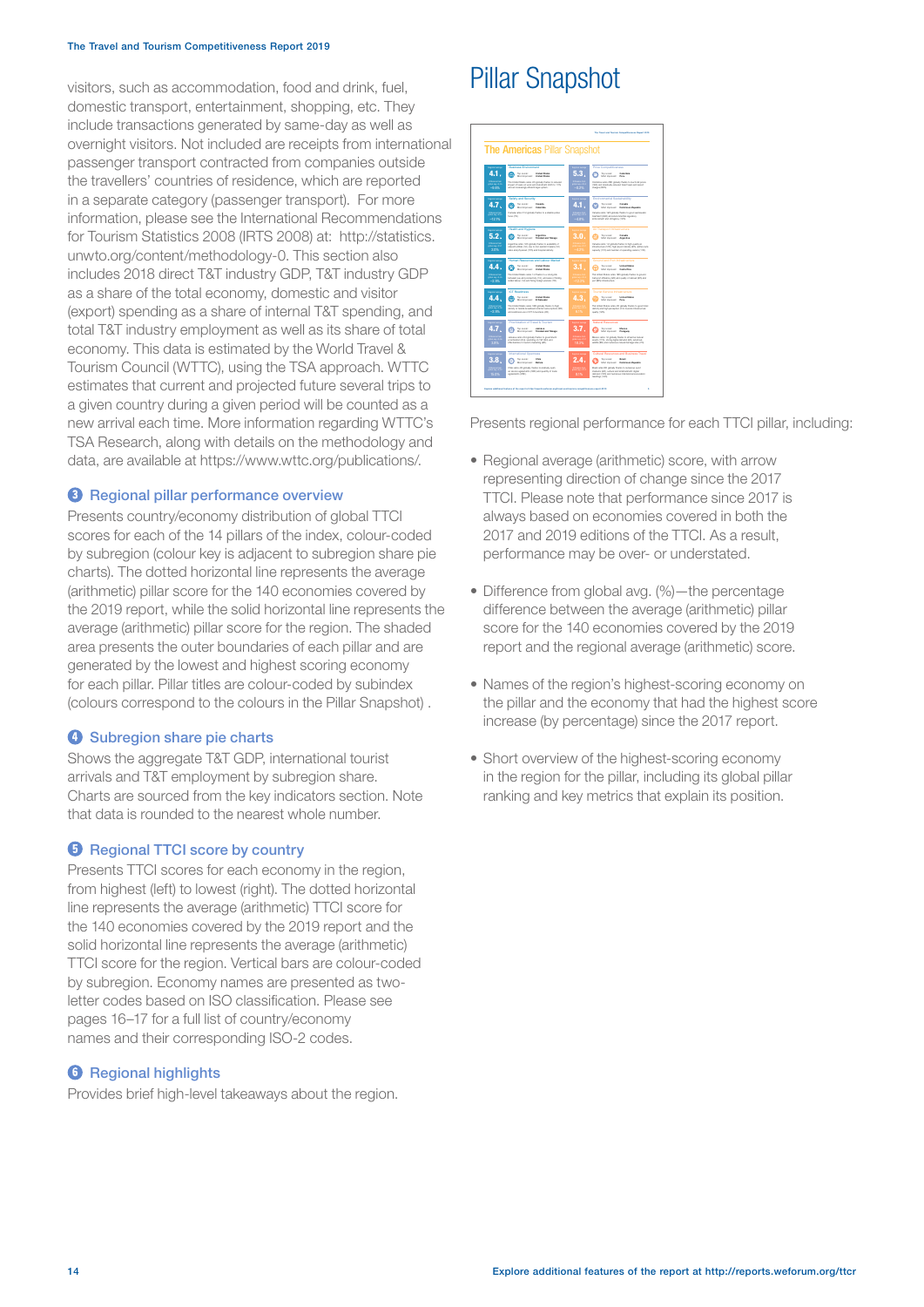## TTCI 2019 Rankings

|                              |                                 |                        |              | OPPERINGS FROM 2017      |                  | SCORE DRY, FROM BENDIRMING AVE. |
|------------------------------|---------------------------------|------------------------|--------------|--------------------------|------------------|---------------------------------|
| <b>Great Fare</b>            | <b>Color</b>                    | <b>Service</b>         | <b>Color</b> | in N<br>٠                | ×<br>$\sim$      | <b>Great For</b>                |
| ٠                            | <b>Croked States</b>            | $\sim$                 | $\sim$       | $\mathbf{r}$             | $^{12}$          | $\sim$                          |
| ٠                            | Canada                          | A.                     | $^{22}$      | 16                       | 30.7             | 21.2                            |
| $^{12}$                      | Media                           | 47                     | $^{32}$      | 3.4                      | 20.8             | 21.0                            |
| $\overline{z}$<br>$\epsilon$ | <b>bud</b><br>Costa Rose        | $\lambda$<br>$\lambda$ | 4d<br>$-22$  | $-0.8$<br>$\overline{1}$ | 148<br>32.0      | 18.8<br>10.9                    |
| $\overline{a}$               | Parama                          | 42                     | $-120$       | $-4.0$                   | s.c.             | 10                              |
| ×                            | Post.                           | 42                     | $^{10}$      | 33                       | 2.4              | ×.                              |
| $\mathbf{r}$                 | Asprána                         | 42                     | 10           | 2.5                      | zo               | 2.8                             |
| $\sim$                       | $^{<}$                          | 41                     | 44           | 08                       | 1.6              | <b>LC</b>                       |
| ×                            | Colvette                        | $\overline{10}$        | za           | 47                       | 3.2              | $\overline{a}$                  |
| $\overline{D}$               | Institute                       | 28                     | $-10.0$      | $-0.7$                   | 14.4             | $^{44}$                         |
| n.                           | Dominium Republic               | 38                     | $^{10}$      | <b>A</b>                 | $-2.7$           | $-1.0$                          |
| $\mathbb{R}$                 | Dopay                           | 38                     | $^{10}$      | 42                       | $-3.0$           | $-2.1$                          |
| $\overline{\phantom{a}}$     | <b>Jensier</b>                  | 37                     | $-70$        | 08                       | $-3.4$           | $-2.6$                          |
| ×                            | <b>Design and Tokens</b>        | $\mathbf{r}$           | $-34.0$      | -14                      | $-2.5$           | <b>ALC</b>                      |
| $\infty$                     | <b>British</b>                  | $_{2.2}$               | to.          | 47                       | 10.0             | $-0.7$                          |
| $\in$                        | <b>Montrad</b>                  | $_{2.2}$               | 10           | 16                       | $-32.0$          | $-0.2$                          |
| $\sim$                       | Pinker                          | $_{2.2}$               | $-4.0$       | $-0.1$                   | $-10.0$          | $-10.2$                         |
| $^{2}$                       | <b>Contact of Contact</b>       | 14                     | $-13.0$      | $-3.2$                   | $-32.6$          | $+11.8$<br>$-16.0$              |
| 126<br>128                   | El Selvador                     | 32<br>32               | $-2.0$<br>30 | $-0.7$<br>32             | -36.3<br>$-26.7$ | $-16.0$                         |
| 117                          | Perspay<br><b>Immunity</b>      | 3.3                    | $-14.0$      | $-4.6$                   | <b>John</b>      | 100                             |
| 120                          | <b>Hall</b>                     | 2.8                    | <b>A</b>     | $\sim$                   | $-28.0$          | $-28.2$                         |
|                              | District Economic Porture, 2010 |                        |              |                          |                  |                                 |
|                              |                                 |                        |              |                          |                  |                                 |

Presents a region's economies in descending order by global rank (TTCI score is also included). Difference from 2017 columns list each economy's change in rank and score (by percentage) since the 2017 edition of the TTCI. Countries not covered in the 2017 TTCI are given 'n/a' values. Score difference from benchmark average columns list the percentage difference between country TTCI score and both the global average (arithmetic) score (derived from all 140 economies in 2019) and the regional average (arithmetic) score.

## TTCI 2019 Scores



Presents country/economy global scores for each pillar, as well as regional and subregional average (arithmetic) scores. Score values are colour-coded according to the country's position relative to global scores.

## Written analysis

| <b>The Americas Regional Analysis</b>                                                                                     |                                                                                                                               |  |  |
|---------------------------------------------------------------------------------------------------------------------------|-------------------------------------------------------------------------------------------------------------------------------|--|--|
|                                                                                                                           |                                                                                                                               |  |  |
|                                                                                                                           |                                                                                                                               |  |  |
|                                                                                                                           |                                                                                                                               |  |  |
|                                                                                                                           |                                                                                                                               |  |  |
|                                                                                                                           |                                                                                                                               |  |  |
|                                                                                                                           |                                                                                                                               |  |  |
|                                                                                                                           |                                                                                                                               |  |  |
|                                                                                                                           |                                                                                                                               |  |  |
| Overview                                                                                                                  | by growing deforestation and threatened species.                                                                              |  |  |
|                                                                                                                           | figures-continues to endanger the region's critical                                                                           |  |  |
| The Americas region improved its T&T competitiveness.                                                                     | natural assets. This might explain the recent decline in                                                                      |  |  |
| performance aince the last edition of the report in 2017 and<br>remains more competitive than the clobal average-an-      | performance on indicators related to natural assets.                                                                          |  |  |
| encouraging trend given that in over half the countries in                                                                | However, the region's biggest impediment to                                                                                   |  |  |
| The Americas, the T&T industry's share of GDP is greater                                                                  | competitiveness comes from low marks for enabling                                                                             |  |  |
| than the approach olobal level. The region has the third-<br>largest T&T sector in terms of GDP, international ambals and | environment, especially its business environment and<br>safety and security. Higher taxes, red tape and inefficient           |  |  |
| international tourist receipts. However, T&T in the American                                                              | legal avaterna have continued to women in many countries.                                                                     |  |  |
| is also dominated by a handful of large economies, with the                                                               | potentially hindering T&T investment. Further, although                                                                       |  |  |
| United States, Canada, Mexico and Brazil being the region's                                                               | regional safety and security has improved due to fewer                                                                        |  |  |
| too TTCI score performers and accounting for most of the<br>region's tourism industry, international amiyals-including    | tercrist incidents, exceptionally high homicide rates<br>and unrelable police services persist, dissuading many               |  |  |
| better bray - level lettered interesting through brays brays that                                                         | potential tourists. It's important to note that performance                                                                   |  |  |
| spending. Moreover, thanks to these national internal                                                                     | does very greatly agrees submidion and country.                                                                               |  |  |
| market also and T&T competitiveness, domestic expenditure.                                                                |                                                                                                                               |  |  |
| accounts for a greater share of total T&T spending in<br>the Americas than in any other region. Consequently,             |                                                                                                                               |  |  |
| many regional players need to continue to improve their                                                                   | <b>Subregion Analysis</b>                                                                                                     |  |  |
| competitiveness to benefit from proximity to such large.                                                                  |                                                                                                                               |  |  |
| markets. They can, for instance, strive to lure travellers from<br>from maket's domestic attemption, while simulteneously | Though the North and Central America subregion is<br>more competitive than the South America submolon, it did                 |  |  |
| diversifying their own squrge of arrivals and encouraging                                                                 | experience minimal TTCI acces improvement from 2017                                                                           |  |  |
| intransional travel outside those four dominant economies.                                                                | to 2019. The subregion appoints for most of the parent                                                                        |  |  |
| Overall, the region is more competitive than the global                                                                   | region's T&T industry, including high international articular<br>and departures, thanks to the larger economies of Mexico.    |  |  |
| average due to very strong ratural and cultural resources.                                                                | Canada and, expedially, the United States, Overall, the                                                                       |  |  |
| as well as advanced T&T policy and enabling conditions,                                                                   | subregion scores higher than both the South America and                                                                       |  |  |
| although performance in these areas is held back by below-<br>average overall enabling environments and intrastructure.   | dobal averages on international operment. T&T prioritization.<br>air transport and tourist service infrastructure-but lower   |  |  |
| The region's greatest advantage, however, comes from                                                                      | on safety, health, ICT readmess and cultural resource.                                                                        |  |  |
| its abundance of ratural resources, which include many                                                                    | indicators, in particular, improvement on indicators in                                                                       |  |  |
| UNESCO natural heritage sites and extensive wildlife.<br>The Americas also accrea high and continues to improve           | the T&T Prioritization and Enabling subindex pillars have<br>been the primary drivers of the submolprix enhanced              |  |  |
| on international openness. T&T prioritization and tourist                                                                 | competitiveness. This includes slightly greater international                                                                 |  |  |
| pervice infrastructure. These qualities help member                                                                       | openness, the subregion's most significant advantage relative                                                                 |  |  |
| countries take advantage of their ratural and cultural assets.                                                            | to the clobal average, and far greater price competitiveness.                                                                 |  |  |
| and indicate strong policy commitments to tourism.                                                                        | an area where many of its countries trail. The subregion also<br>improved safety and security performance, the area with      |  |  |
| Yet despite progress in these areas, the region continues.                                                                | the largest cap compared to global averages. North and                                                                        |  |  |
| to trail the global average when it comes to environmental                                                                | Central America's greatest advantage over South America is                                                                    |  |  |
|                                                                                                                           | its more developed infrastructure, expecially air and ground                                                                  |  |  |
| sustainability and air and ground infrastructure. Throughout                                                              |                                                                                                                               |  |  |
| the region, improvements have been made to environmental<br>sustainability via increased ratifications of environmental   | transport infrastructure. Yet the region lags behind global<br>competitors on the latter category. In addition, the subregion |  |  |

Presents the following detailed insights:

- General overview of T&T competitiveness in the region.
- Subregional analysis, including overarching trends and a short discussion of each subregion's largest T&T economy (by T&T direct GDP), top and bottom TTCI scorers and most-improved T&T economy measured by percentage change in TTCI score since the 2017 index.
- Analysis of three countries/economies in the region: 1) top-scoring economy, 2) largest T&T economy (by T&T direct GDP) and 3) most-improved economy measured by percentage change in TTCI score since the 2017 index. Note that when an economy meets more than one of these criteria, selection for a third country comes from a subregion level (see The Americas region).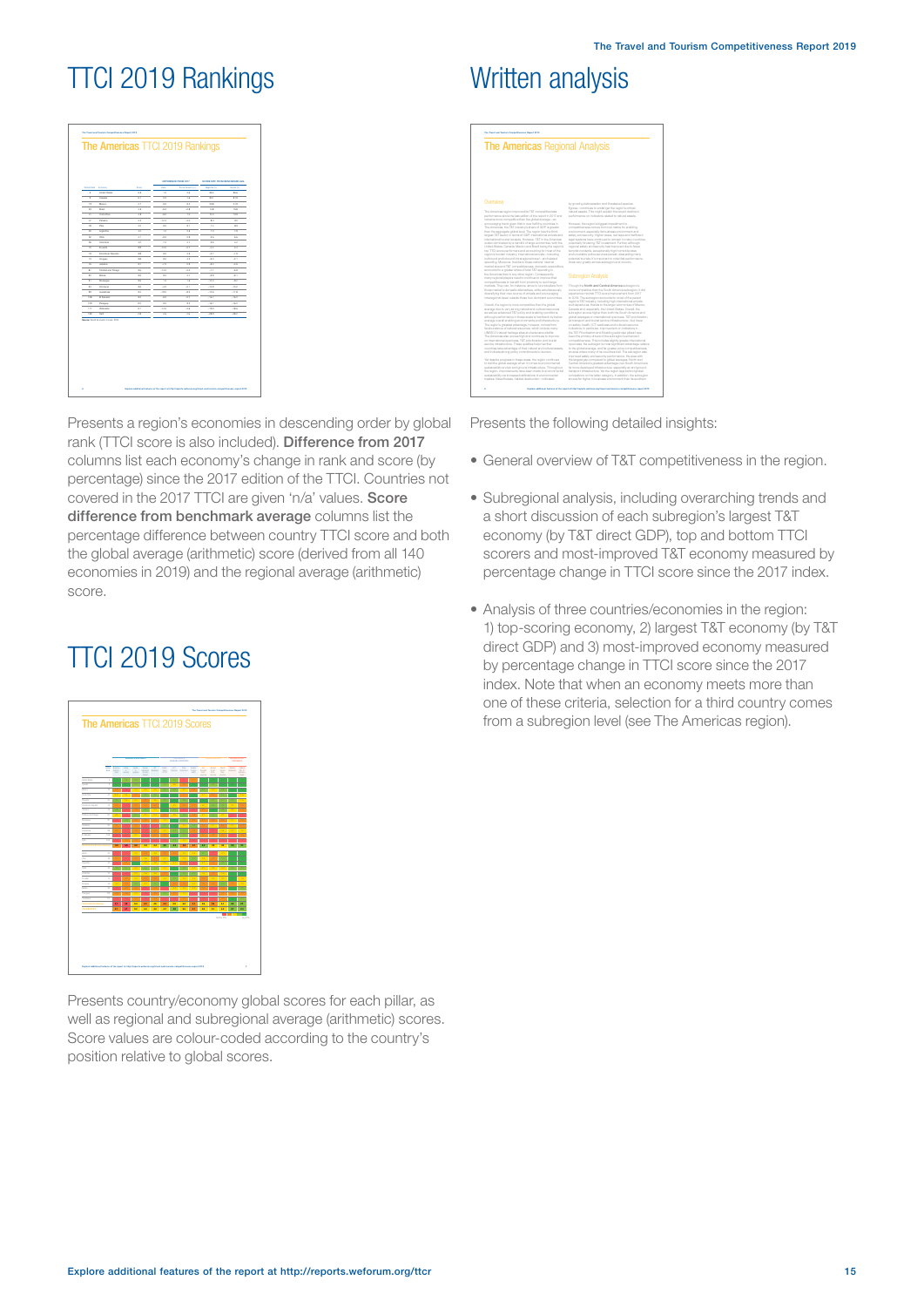## ISO-2 Code Lookup Table

| <b>The Americas</b> |                      |
|---------------------|----------------------|
| ISO-2 Code          | Economy              |
| AR                  | Argentina            |
| BO.                 | <b>Bolivia</b>       |
| <b>BR</b>           | Brazil               |
| CA                  | Canada               |
| CL.                 | Chile                |
| CO                  | Colombia             |
| CR                  | Costa Rica           |
| DO                  | Dominican Republic   |
| FC                  | Fcuador              |
| GT                  | Guatemala            |
| HN                  | Honduras             |
| HT                  | Haiti                |
| MI.                 | Jamaica              |
| <b>MX</b>           | Mexico               |
| NI                  | Nicaragua            |
| PA                  | Panama               |
| PE                  | Peru                 |
| PY                  | Paraguay             |
| SV                  | FI Salvador          |
| $\top$              | Trinidad and Tobago  |
| US                  | <b>United States</b> |
| UY                  | Uruguay              |
| VE                  | Venezuela            |
|                     |                      |

#### Asia-Pacific

| <b>ISO-2 Code</b> | Economy           |
|-------------------|-------------------|
| AU                | Australia         |
| <b>BD</b>         | Bangladesh        |
| <b>BN</b>         | Brunei Darussalam |
| CN                | China             |
| <b>HK</b>         | Hong Kong SAR     |
| ID                | Indonesia         |
| IN                | India             |
| JP                | Japan             |
| KH                | Cambodia          |
| KR                | Korea, Rep.       |
| $\overline{A}$    | Lao PDR           |
| IK                | Sri Lanka         |
| <b>MN</b>         | Mongolia          |
| <b>MY</b>         | Malaysia          |
| <b>NP</b>         | Nepal             |
| N                 | New Zealand       |
| PH                | Philippines       |
| PK                | Pakistan          |
| SG                | Singapore         |
| TH                | Thailand          |
| <b>TW</b>         | Taiwan, China     |
| VN                | Vietnam           |

| <b>Europe and Eurasia</b> |                        |
|---------------------------|------------------------|
| ISO-2 Code                | Economy                |
| AL                        | Albania                |
| AM                        | Armenia                |
| AT                        | Austria                |
| AZ                        | Azerbaijan             |
| BA                        | Bosnia and Herzegovina |
| BE                        | Belgium                |
| <b>BG</b>                 | Bulgaria               |
| CH                        | Switzerland            |
| CY                        | Cyprus                 |
| CZ                        | Czech Republic         |
| DE                        | Germany                |
| DK                        | Denmark                |
| EE                        | Estonia                |
| ES                        | Spain                  |
| FI                        | Finland                |
| FR                        | France                 |
| GB                        | United Kingdom         |
| GE                        | Georgia                |
| GR                        | Greece                 |
| HR                        | Croatia                |
| HU                        | Hungary                |
| IE                        | Ireland                |
| IS                        | Iceland                |
| IT                        | Italy                  |
| KG                        | Kyrgyz Republic        |
| KZ                        | Kazakhstan             |
| LT                        | Lithuania              |
| LU                        | Luxembourg             |
| LV                        | Latvia                 |
| <b>MD</b>                 | Moldova                |
| ME                        | Montenegro             |
| <b>MK</b>                 | North Macedonia        |
| MT                        | Malta                  |
| NL<br><b>NO</b>           | Netherlands            |
| PL                        | Norway<br>Poland       |
| PT                        | Portugal               |
| <b>RO</b>                 | Romania                |
| <b>RS</b>                 | Serbia                 |
| RU                        | Russian Federation     |
| SE                        | Sweden                 |
| SI                        | Slovenia               |
| <b>SK</b>                 | Slovak Republic        |
| TJ                        | Tajikistan             |
| <b>TR</b>                 | Turkey                 |
| UA                        | Ukraine                |
|                           |                        |

| Middle East and North Africa (MENA) |                      |  |
|-------------------------------------|----------------------|--|
| ISO-2 Code                          | Economy              |  |
| AE                                  | United Arab Emirates |  |
| BH                                  | Bahrain              |  |
| DZ.                                 | Algeria              |  |
| EG                                  | Egypt                |  |
| IL.                                 | Israel               |  |
| IR                                  | Iran, Islamic Rep.   |  |
| <b>JO</b>                           | Jordan               |  |
| KW                                  | Kuwait               |  |
| I <sub>B</sub>                      | Lebanon              |  |
| <b>MA</b>                           | Morocco              |  |
| <b>OM</b>                           | Oman                 |  |
| QA                                  | Qatar                |  |
| <b>SA</b>                           | Saudi Arabia         |  |
| <b>TN</b>                           | Tunisia              |  |
| YE                                  | Yemen                |  |

| Sub-Saharan Africa |                        |
|--------------------|------------------------|
| ISO-2 Code         | Economy                |
| AO                 | Angola                 |
| BF                 | <b>Burkina Faso</b>    |
| BI                 | Burundi                |
| <b>BJ</b>          | Benin                  |
| <b>BW</b>          | Botswana               |
| CD                 | Congo, Democratic Rep. |
| CI                 | Côte d'Ivoire          |
| <b>CM</b>          | Cameroon               |
| CV                 | Cape Verde             |
| ET                 | Ethiopia               |
| GH                 | Ghana                  |
| <b>GM</b>          | Gambia, The            |
| GN                 | Guinea                 |
| KE                 | Kenya                  |
| LR                 | Liberia                |
| LS                 | Lesotho                |
| ML                 | Mali                   |
| <b>MR</b>          | Mauritania             |
| MU                 | Mauritius              |
| <b>MW</b>          | Malawi                 |
| MZ                 | Mozambique             |
| <b>NA</b>          | Namibia                |
| <b>NG</b>          | Nigeria                |
| <b>RW</b>          | Rwanda                 |
| SC                 | Seychelles             |
| SL                 | Sierra Leone           |
| SN                 | Senegal                |
| <b>SZ</b>          | Eswatini               |
| TD                 | Chad                   |
| TZ                 | Tanzania               |
| UG                 | Uganda                 |
| ZA                 | South Africa           |
| ZM                 | Zambia                 |
| ZW                 | Zimbabwe               |

Source: International Standard for Organization, https://www.iso.org/home.html.